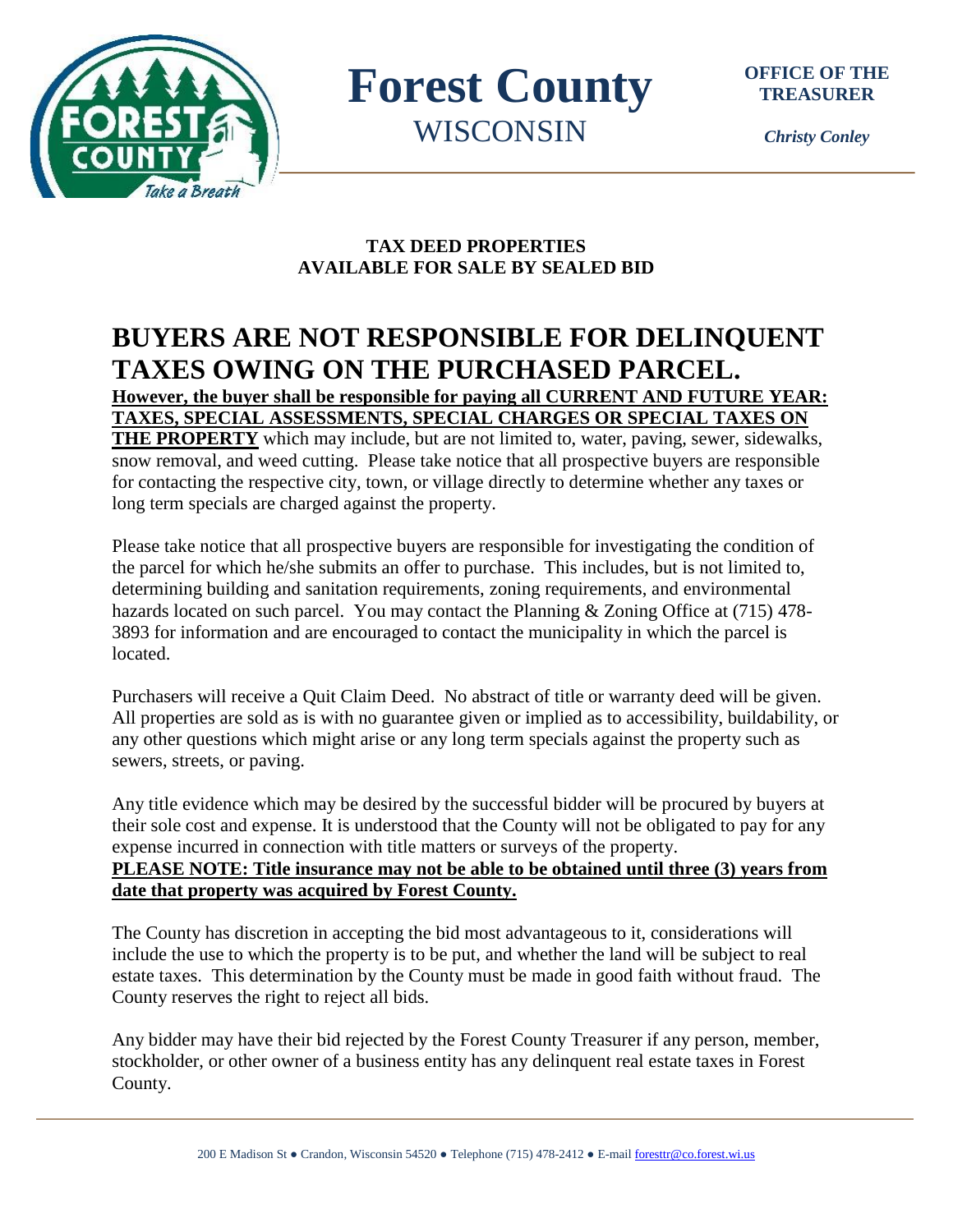The successful bidder agrees to assume possession of the property within 15 days of a written request given by the County to do so after acceptance of bid. Should the successful bidder fail to take actual possession within such period, the bidder shall, nonetheless be charged with constructive possession commencing at 12:01 A.M., standard time, on the  $16<sup>th</sup>$  day after such request by the County.

Bids are due by **March 31, 2022.** at the Forest County Treasurer's Office, Room 202, Courthouse, 200 East Madison Street, Crandon, WI 54520. Bids will be opened on **March 31, 2022 at 4:30 p.m. in County Board Room.**

**ALL** bids must include a bid bond or cashier's check equal to **10%** of the total bid. Unsuccessful bidders will have their bond or cashier's check returned to them.

## **A \$30.00 recording fee is due to the Forest County Register of Deeds at the time of sale.**

# **INSTRUCTIONS TO BIDDERS**

## BID FORM

- Bids must be submitted on the Bid form provided along with Disclaimer. Bids submitted in any other manner or which fail to furnish all information or certifications required may be summarily rejected.
- Bids shall be filled out legibly with all erasures, strikeovers, and corrections initialed by the person signing the bid and the bid must be manually signed.
- Negligence on the part of the bidder in preparing the bid confers no right for withdrawal or modification of the bid after it has been opened.
- In submitting a bid, only return the Bid Form and Disclaimer. Retain all other documents, including one copy of the Bid Form, for your records.

## BID ENVELOPES

Envelopes containing bids must be sealed and addressed to the Forest County Treasurer, 200 E. Madison St., Crandon, WI 54520 or hand delivered to the Forest County Treasurer's office, 200 E. Madison St., Room 202, Crandon, WI 54520. The name and address of the bidder must be shown on the bid envelope along with the words **SEALED BID and PARCEL NUMBER.** You may bid on more than one property; however you must have a separate envelope for each bid and bid deposit.

## LATE BIDS, MODIFICATIONS AND WITHDRAWALS

Bids and modifications or withdrawals thereof received at the office designated in the Invitation for Bids after the exact time set for receiving of bids will not be considered.

## BID EXECUTED ON BEHALF OF BIDDER

A bid executed by an attorney or agent on behalf of the bidder shall be accompanied by an authenticated copy of the Power of Attorney or other evidence of his authority to act on behalf of the bidder.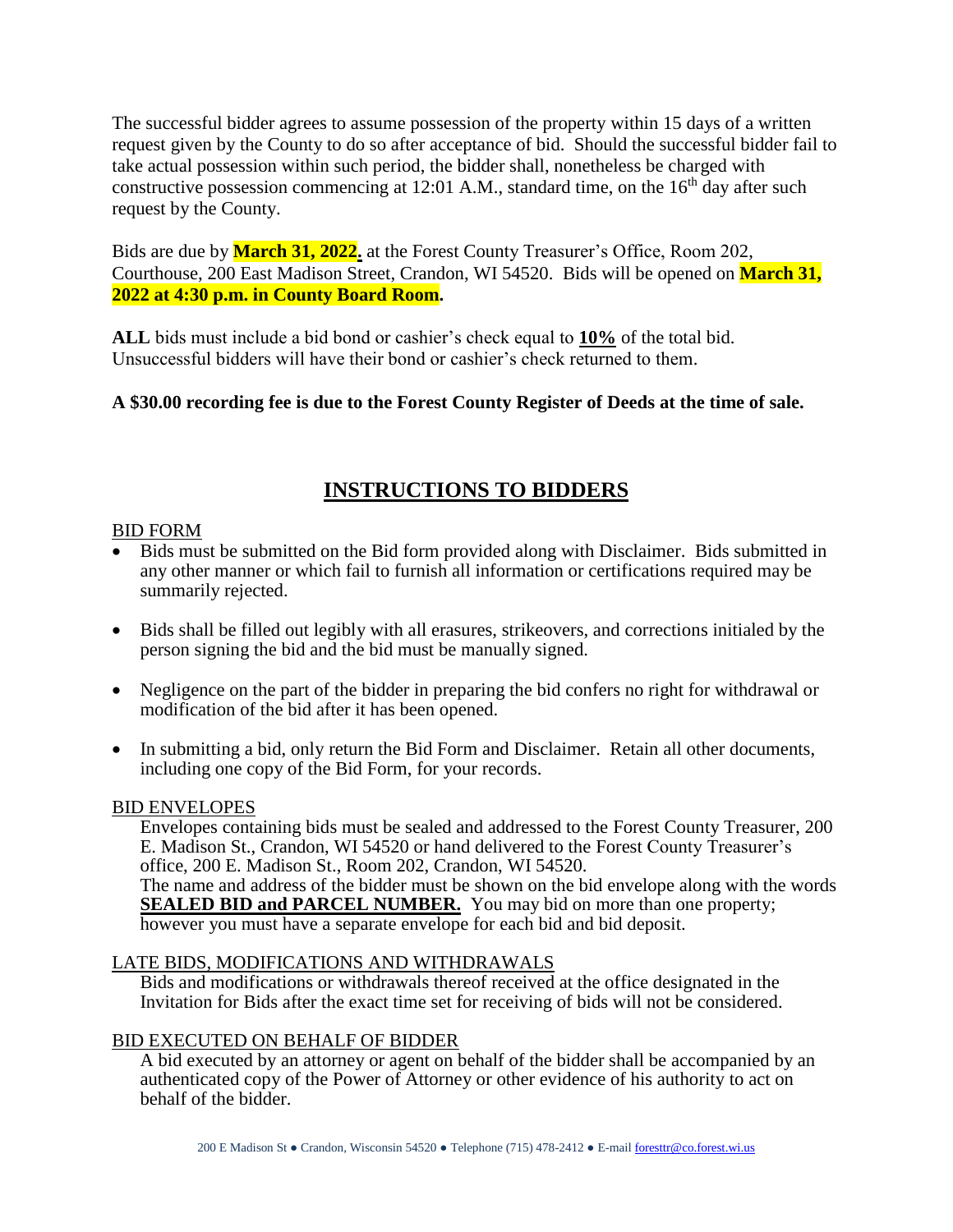#### BID DEPOSIT

Each bid must be accompanied by a bid deposit of 10% of the bid price. **NO CASH will be accepted.** Failure to so provide such bid deposit shall require rejection of the bid. Upon acceptance of a bid, the appropriate bid deposit of the successful bidder shall be applied toward payment of the successful bidder's obligation to the County. Appropriate bid deposits accompanying bids which are rejected will be returned to bidders, without interest, as promptly as possible after rejection of the bids.

#### ADDITIONAL INFORMATION

Each bid submitted shall be deemed to have been made with full knowledge of all the terms, conditions, and requirements contained in this Invitation for Bids. The failure of any bidder to inspect, or to be fully informed as to the condition of all or any portion of the property offered, will not constitute grounds for any claim or demand for adjustment or withdrawal of a bid after opening.

#### BIDS TO BE OPENED AT SPECIFIED TIME

It shall be the duty of each bidder to see that his bid is delivered within the time and at the place prescribed in this Invitation for Bids. Bids received prior to the time fixed in this Invitation for Bids for the opening of bids will be securely kept unopened. No bids, modification, or withdrawal, received after the time fixed in this Invitation for Bids for the opening of bids will be considered.

#### WAIVER OF INFORMALITIES OR IRREGULARITIES AND REJECTION OF BIDS

The County may, at its election, waive any minor informality or irregularities in bids received or reject any or all bids or portions thereof.

### ACCEPTABLE BID

A bid received from a responsible bidder whose bid, conforming to this Invitation for Bids, will be most advantageous to the County, price and other factors considered, is an acceptable bid. In the event two or more acceptable bids are received that are equal in all respects, the selection will be made by a drawing by lot limited to such equal bids.

### NOTICE OF ACCEPTANCE OR REJECTION

Notice by the County of acceptance or rejection of a bid shall be deemed to have been sufficiently given when mailed to the bidder or his duly authorized representative at the address indicated in the bid.